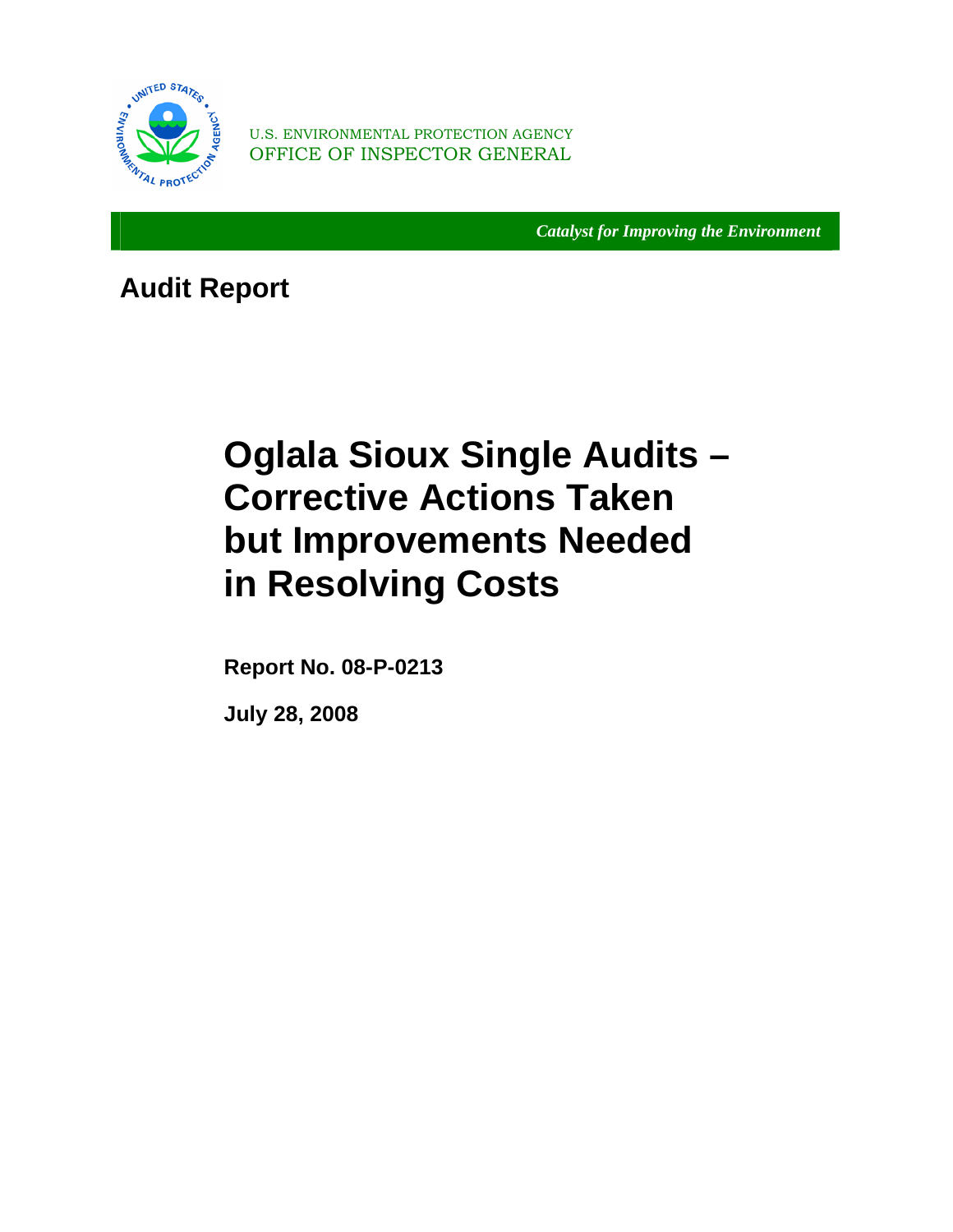**Report Contributors:** Melinda Burks

 Janet Kasper Darren Schorer

## **Abbreviations**

| U.S. Environmental Protection Agency    |
|-----------------------------------------|
| <b>Fiscal Year</b>                      |
| <b>Management Audit Tracking System</b> |
| Office of Inspector General             |
| Office of Management and Budget         |
| Oglala Sioux Tribe                      |
|                                         |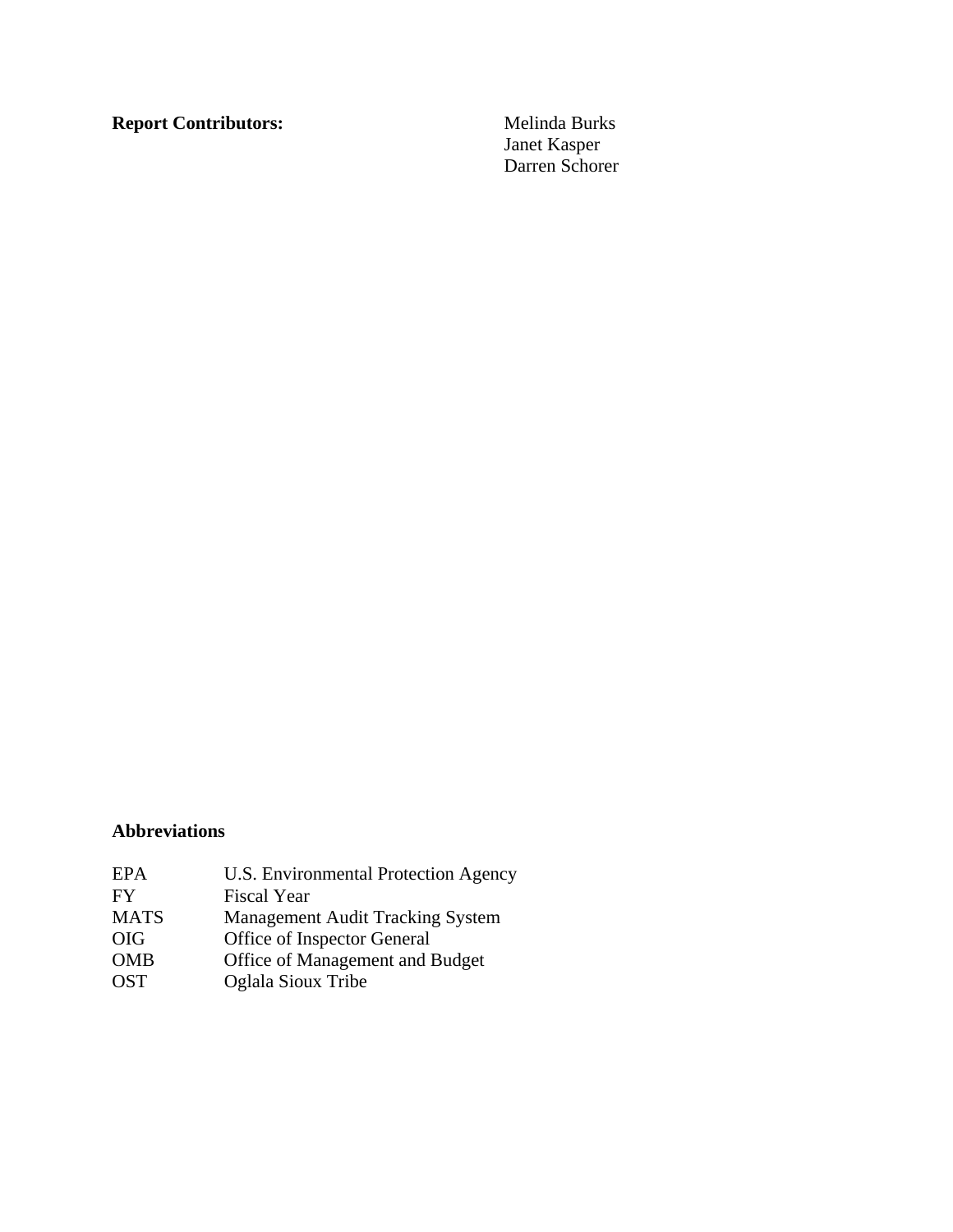

**U.S. Environmental Protection Agency and the Contract of the U.S. Environmental Protection Agency** and the Const<br> **Office of Increator General Office of Inspector General** 

# At a Glance

*Catalyst for Improving the Environment* 

## **Why We Did This Review**

The Office of Inspector General (OIG) of the U.S. Environmental Protection Agency (EPA) is increasing its focus on following up to determine if audit report recommendations are being implemented. The objective of this audit was to determine whether the recommendations in the Fiscal Years (FYs) 2000-2003 single audit reports for the Oglala Sioux Tribe (OST) had been implemented.

#### **Background**

A single audit is one conducted in accordance with Office of Management and Budget (OMB) Circular A-133, which includes both the entity's financial statements and federal awards. The FY 2003 single audit report listed 43 repeat findings that remained unresolved since 2000. The OIG questioned the \$2.5 million EPA awarded to OST during the audited time frame.

**For further information, contact our Office of Congressional and Public Liaison at (202) 566-2391.** 

**To view the full report, click on the following link: [www.epa.gov/oig/reports/2008/](http://www.epa.gov/oig/reports/2008/20080728-08-P-0213.pdf)  20080728-08-P-0213.pdf** 

## *Oglala Sioux Single Audits – Corrective Actions Taken but Improvements Needed in Resolving Costs*

## **What We Found**

EPA Region 8 continues to take actions to resolve the internal control findings in the single audit reports. Region 8 identified OST as high risk, requested a corrective action plan, and reviewed OST accounting documentation. However, Region 8 did not monitor implementation of the corrective actions in the Agency's Management Audit Tracking System (MATS) until all actions were completed. As a result, the Agency was not accurately reporting on its status of implementing corrective actions resulting from audit reports.

Region 8 did not obtain sufficient documentation to support resolving \$2.5 million in questioned costs. The documentation for resolving the questioned costs was not from OST's official accounting system and did not reconcile to the costs claimed. Region 8 did not resolve these issues before concluding that the Tribe did incur the costs. Without sufficient documentation to support resolving questioned costs, the Region cannot ensure those costs were allowable under the EPA grants.

#### **What We Recommend**

We recommend that the EPA Region 8 Regional Administrator:

- 1. Track the remaining corrective action that OST has not implemented in MATS, or submit a revised corrective action plan to the OIG for evaluation.
- 2. When resolving the FY 2004 and future single audits, (1) obtain sufficient supporting documentation from the grantee's official accounting system to support resolving questioned costs, (2) fully reconcile the supporting documentation to the costs that were claimed, and (3) recover any unsupported costs from the grantee.

Region 8 did not agree that the corrective actions needed to be tracked in MATS and believes it took sufficient action to address the questioned costs. We acknowledge that Region 8 is continuing to work with OST to improve financial management, but EPA policy requires that corrective actions be tracked in MATS. In response to our draft report, Region 8 obtained from OST additional information to support the questioned costs. In the future, Region 8 needs to ensure costs are fully supported before making its final determination.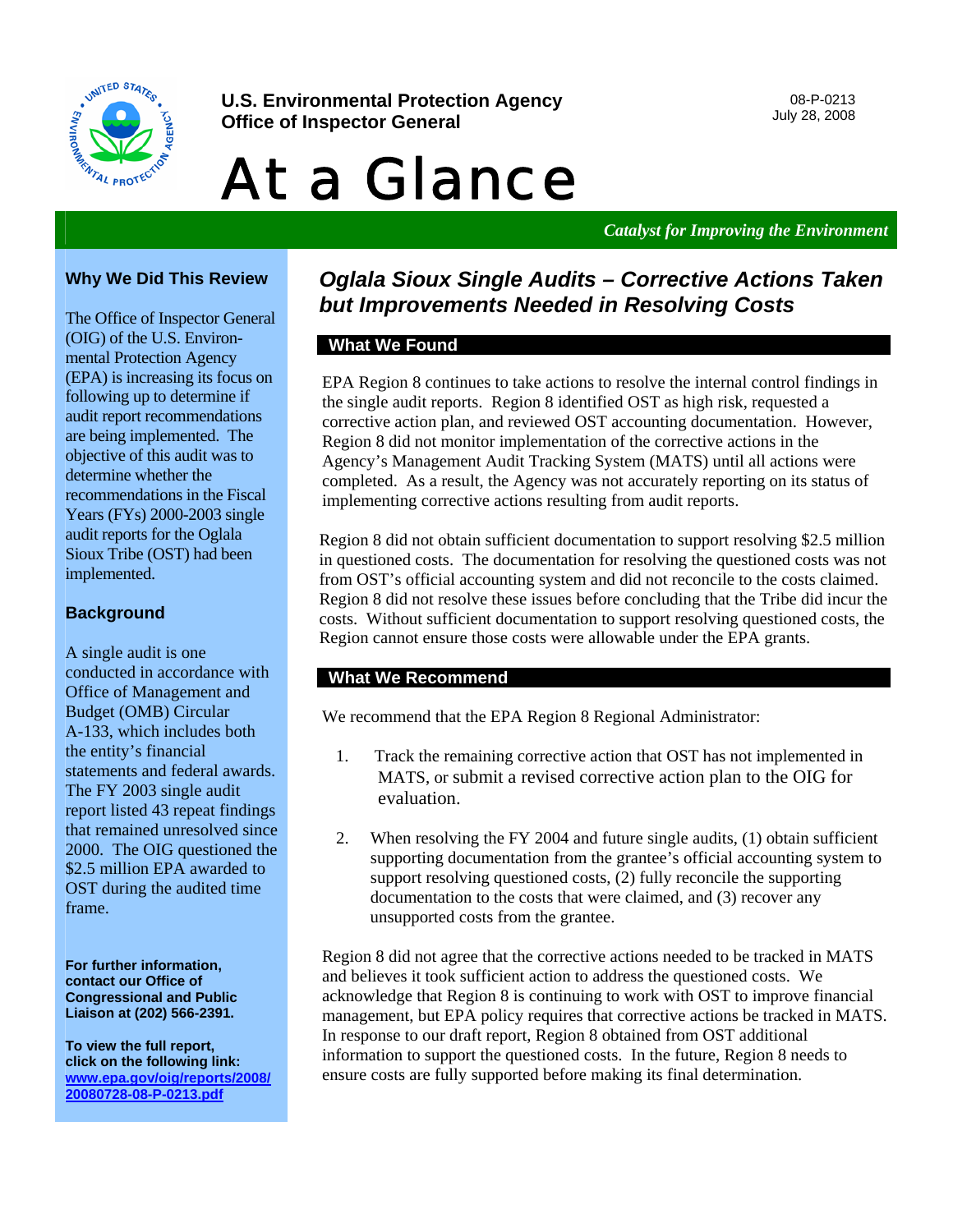

#### **UNITED STATES ENVIRONMENTAL PROTECTION AGENCY**  WASHINGTON, D.C. 20460

OFFICE OF INSPECTOR GENERAL

July 28, 2008

## **MEMORANDUM**

**SUBJECT**: Oglala Sioux Single Audits – Corrective Actions Taken but Improvements Needed in Resolving Costs Report No. 08-P-0213

Lelissem, Heist **FROM**: Melissa M. Heist Assistant Inspector General for Audit

**TO**: Carol Rushin Acting Regional Administrator, Region 8

This is our report on the subject audit conducted by the Office of Inspector General (OIG) of the U.S. Environmental Protection Agency (EPA). This report contains findings that describe the problems the OIG has identified and corrective actions the OIG recommends. This report represents the opinion of the OIG and does not necessarily represent the final EPA position. Final determinations on matters in this report will be made by EPA managers in accordance with established audit resolution procedures.

The estimated cost of this report – calculated by multiplying the project's staff days by the applicable daily full cost billing rates in effect at the time – is \$82,955.

## **Action Required**

In accordance with EPA Manual 2750, you are required to provide a written response to this report within 90 calendar days. You should include a corrective actions plan for agreed upon actions, including milestone dates. We have no objections to the further release of this report to the public. This report will be available at [http://www.epa.gov/oig.](http://www.epa.gov/oig) 

If you or your staff have any questions, please contact Janet Kasper, Director, Contracts and Assistance Agreement Audits, at 312-886-3059 or [kasper.janet@epa.gov.](mailto:kasper.janet@epa.gov)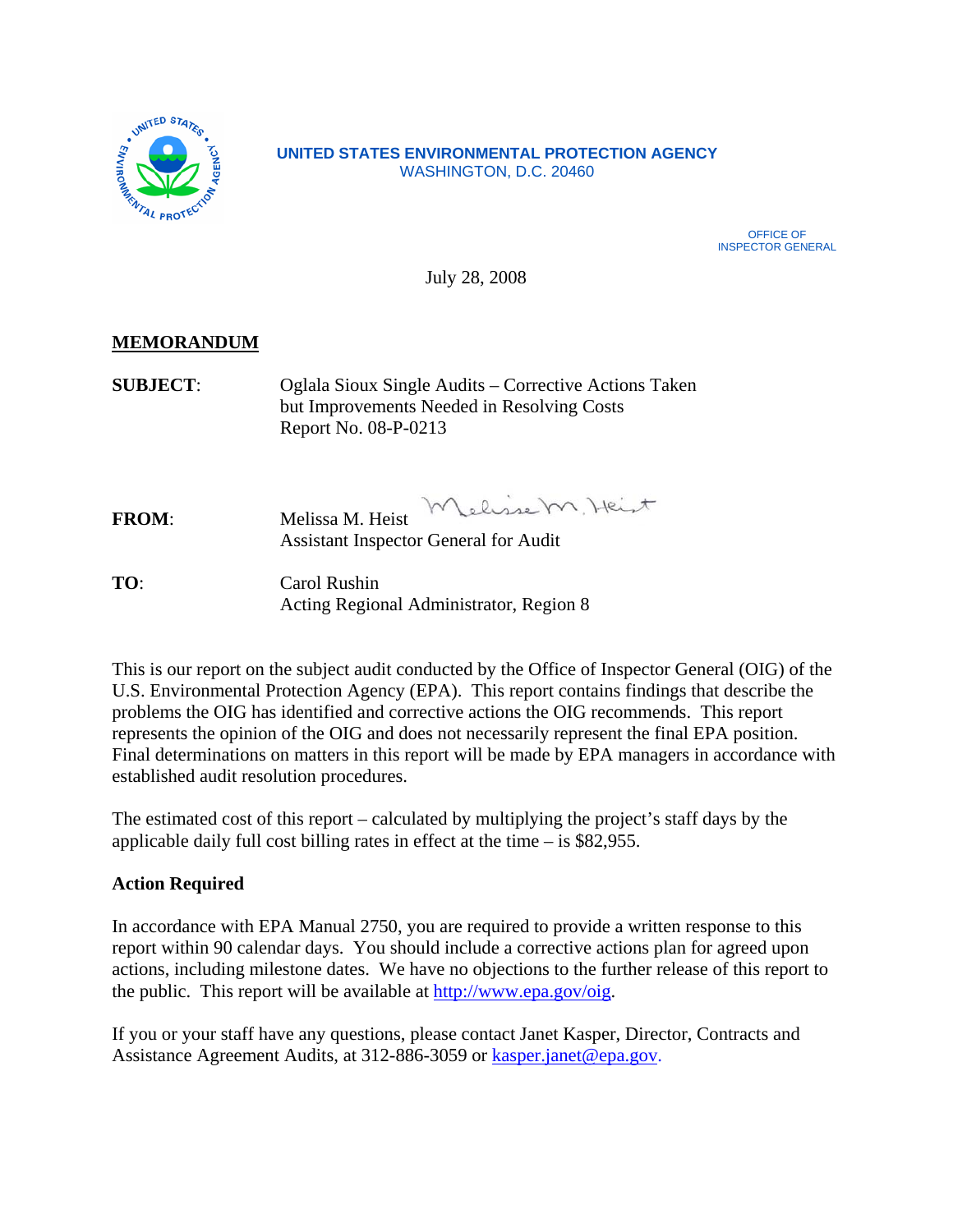## **Purpose**

The Office of Inspector General (OIG) of the U.S. Environmental Protection Agency (EPA) is increasing its focus on following up to determine if audit report recommendations are being implemented. As part of this increased focus, one of the audits selected for follow-up was a series of single audit reports issued in 2005 on the Oglala Sioux Tribe (OST). The objective of our audit was to determine whether the recommendations in the Fiscal Years (FYs) 2000 to 2003 single audit reports for OST had been implemented.

## **Background**

A single audit is one conducted in accordance with Office of Management and Budget (OMB) Circular A-133, which includes both the entity's financial statements and federal awards. In 2005, the OIG identified and submitted to Region 8 for its review the single audit reports for OST for FYs 2000 to 2003. The 2003 audit report listed findings that remained unresolved from 2000 through 2002 and were repeated during the 2003 audit. The 43 audit findings included the lack of segregation of duties, account reconciliation, expenditure documentation, and subrecipient monitoring. Although none of the EPA programs were tested as major programs for these audits, the OIG believed that EPA programs were affected due to the crosscutting nature of the findings. The OIG questioned all EPA costs during the audited time frame of about \$2.5 million:

| <b>Audit Period</b>       | <b>Single Audit Report No.</b> | <b>Questioned Costs</b> |
|---------------------------|--------------------------------|-------------------------|
| $01/01/2000 - 12/31/2000$ | 2006-3-00034                   | \$626,279               |
| $01/01/2001 - 12/31/2001$ | 2006-3-00035                   | \$668,417               |
| $01/01/2002 - 12/31/2002$ | 2006-3-00036                   | \$635,284               |
| $01/01/2003 - 12/31/2003$ | 2006-3-00037                   | \$586,232               |
| TOTAL                     |                                | \$2,516,212             |

#### **Table 1: OIG Questioned Costs**

Source: OIG Single Audit Reports

Based on the extent and severity of the findings disclosed in the single audit reports, EPA designated OST as "high risk" in June 2006 as the OIG recommended in December 2005. According to EPA's high risk designation letter, subsequent to this designation all grants and amendments that EPA awards will contain special conditions related to the high risk designation. EPA grants will be awarded on a reimbursement basis whereby reimbursement will not be made until EPA reviews the information that is submitted with reimbursement requests and authorizes payment based on a demonstration of programmatic progress and financial documentation. The letter also requested various supporting documentation for resolution of the single audit findings and related questioned costs.

According to the November 2006 final determination letter from Region 8 to the OIG, the Tribe took significant measures to provide EPA with the requested information. The letter stated that based on EPA's review and analysis of the additional supporting documentation for drawdown activity on EPA grants, it had determined that the Tribe did legitimately incur costs against the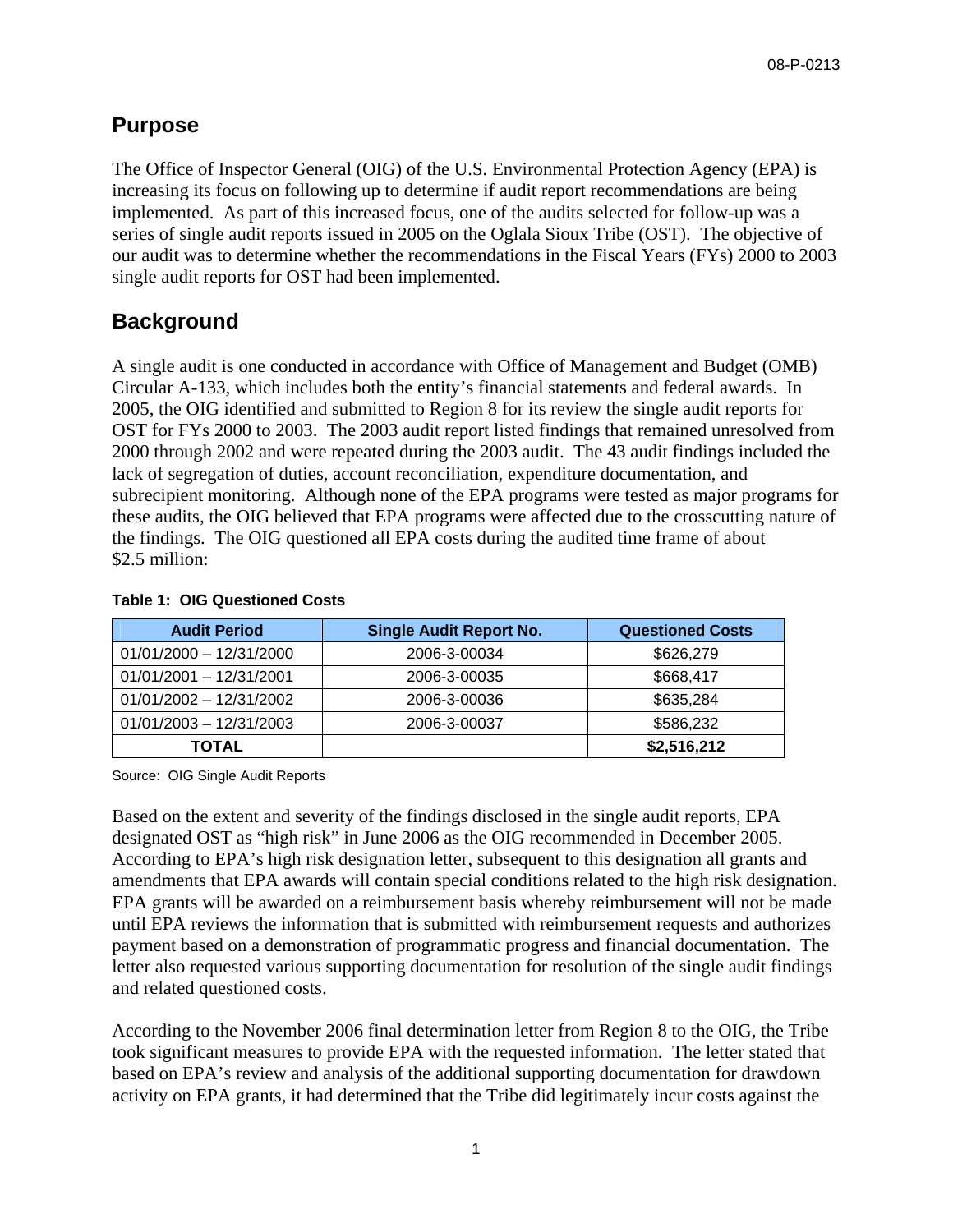EPA grants selected. Since it found the Tribe's documentation to be adequate, EPA stated it did not plan to recover total questioned costs in the amount of \$2,516,212, and considered the audit findings closed as they relate to EPA programs.

EPA Manual 2750, EPA Audit Management Process, identifies Agency responsibilities for implementing audit report recommendations. The manual states that before the Action Official closes follow-up action on an audit report, the Action Official will assure that assistance recipients implement the corrective actions specified in the final Agency decision. EPA uses the Management Audit Tracking System (MATS) to compile annual performance and accountability reports to Congress and report on the number of open recommendations and completed actions.

## **Scope and Methodology**

We conducted this performance audit in accordance with generally accepted government auditing standards. Those standards require that we plan and perform the audit to obtain sufficient, appropriate evidence to provide a reasonable basis for our findings and conclusions based on our audit objectives. We believe that the evidence obtained provides a reasonable basis for our findings and conclusions based on our audit objectives.

We conducted our audit field work from October 2007 to February 2008. We made a site visit to Region 8 and performed the following steps:

- Conducted interviews of Region 8 staff regarding the audit resolution, including their involvement in the Indian Health Service alternative dispute resolution process and their current efforts to work with OST and its cognizant agencies to address the systemic audit issues;
- Reviewed regional documentation related to the audit resolution, such as Region 8 internal meeting notes, e-mail correspondence, and letters between the Region and OST;
- Obtained and analyzed the supporting documentation OST provided as part of the resolution of the single audit findings;
- Obtained and analyzed the documentation OST provided to support the draws reviewed as part of the resolution of the questioned costs; and
- Evaluated the Region's current process for reviewing and approving payment requests, including review of awards made since the high risk-designation to verify the special conditions were included in the award documents.

## **Findings**

## *Corrective Actions Taken but not Monitored in MATS*

Region 8 continues to take actions to resolve the internal control findings. Region 8 identified the tribe as high risk, requested a corrective action plan, and reviewed OST accounting documentation. However, Region 8 did not monitor the implementation of corrective actions in MATS until all actions were completed. As a result, the Agency was not accurately reporting the status of implementation of corrective actions resulting from audit reports.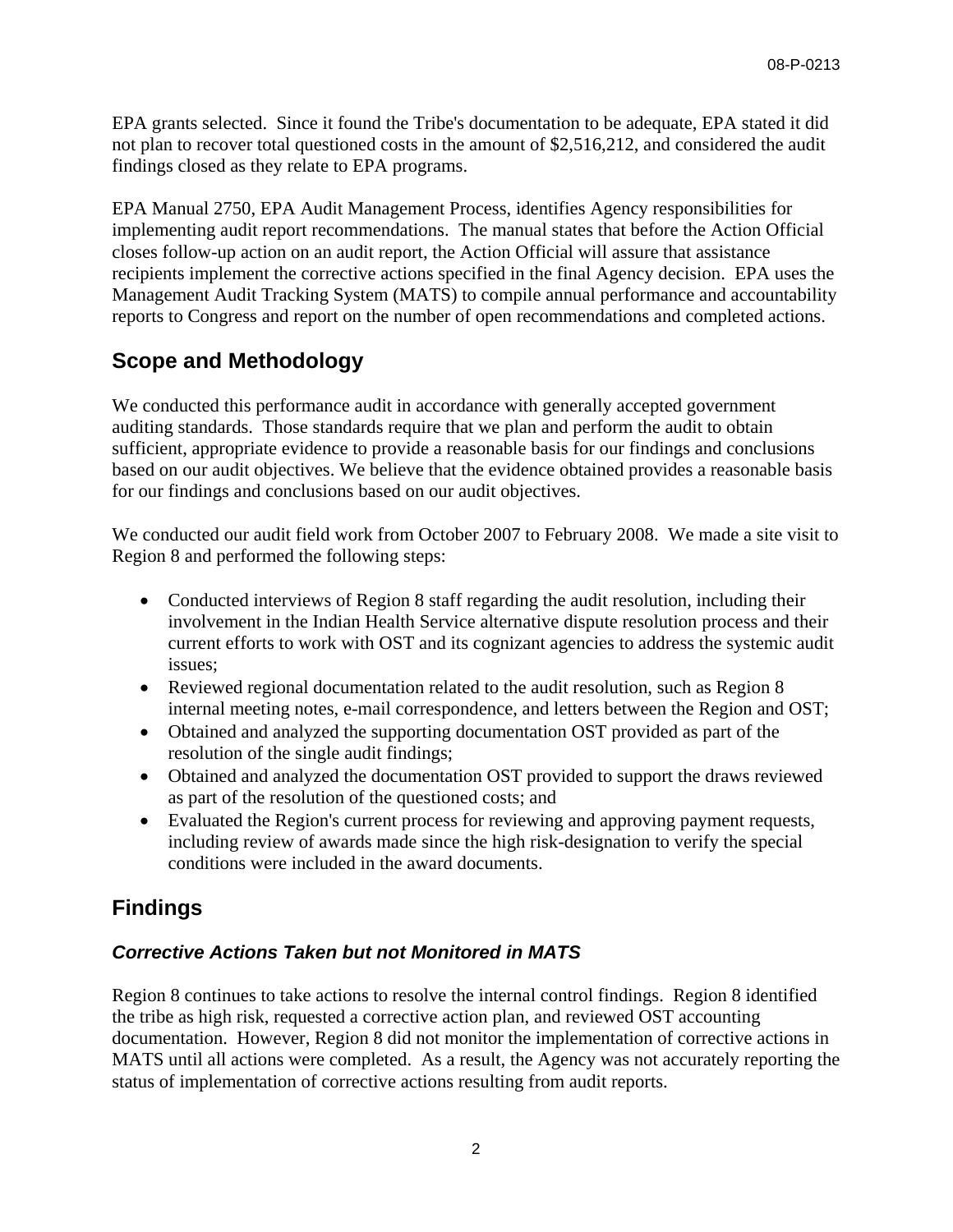The corrective action plan, dated July 2006, included activities, with some milestone dates, such as those shown in Table 2. In evaluating the corrective actions, Region 8 reviewed OST's operations manual that included descriptions of internal controls and contained detailed step-bystep descriptions of how to properly document accounting activities.

| <b>Corrective Action</b>                                                          | <b>Milestone Date</b> | <b>Status</b>                                                         |
|-----------------------------------------------------------------------------------|-----------------------|-----------------------------------------------------------------------|
| Revise line authority and organization chart                                      | 7/31/2006             | Complete                                                              |
| Establish full-time position and hire<br>accountant supervisor                    |                       | Position established, but supervisor not<br>hired until January 2008. |
| Tribal Council to develop and enact a Code<br>of Ethics                           | 12/31/2006            | Complete                                                              |
| Arrange for ongoing training and technical<br>assistance for the accounting staff | 12/31/2006            | On-going                                                              |
| Operations manual completed                                                       | Completed             | Complete                                                              |
| Retain an accounting firm to review trial<br>balances for 1999-2004               | 9/30/2006             | Complete                                                              |
| Establish a line item in indirect cost budget<br>for internal auditing services   | 9/30/2006             | Still outstanding                                                     |
| Establish new system of accounts                                                  | Completed             | Complete                                                              |

#### **Table 2: OST Corrective Action Plan**

Source: OST Corrective Action plan and discussion with Region 8 staff

While Region 8 staff stated that they did monitor the implementation of the corrective action plan, it did not monitor corrective actions in MATS after November 2006. At that time, there were still corrective actions with future milestone dates. One corrective action, hiring an accountant supervisor, was not implemented until January 2008.

OST has been working with Indian Health Service to resolve long-standing systemic accounting and financial issues. OST entered into an alternative dispute resolution agreement with the Indian Health Service in 2005. The dispute resolution process is an informal process to resolve issues that resulted in identifying the tribe as high risk. Region 8 is participating in the process. As of July 2008, the process was still continuing.

In discussing this review with Region 8 staff, they mentioned that because of the continuing activities with the tribe, the corrective actions identified in response to the audit report may no longer be needed or the appropriate action. When they are changes to the corrective action plan, EPA Manual 2750 requires the action official to notify the OIG of the changes and to provide the OIG with an opportunity to review the revised corrective action.

## *Region 8's Resolution of Questioned Costs Was Not Based on Sufficient Documentation*

The Region did not obtain sufficient documentation to allow \$2.5 million of federal funds that were questioned in the audit reports. Documentation is sufficient if it allows for verifying that the costs are allowable, reasonable, and allocable to the federal grant. Although the Region requested supporting documentation for eight draws so it could resolve the questioned costs, the Region only reviewed supporting documentation for three draws. According to the Region, at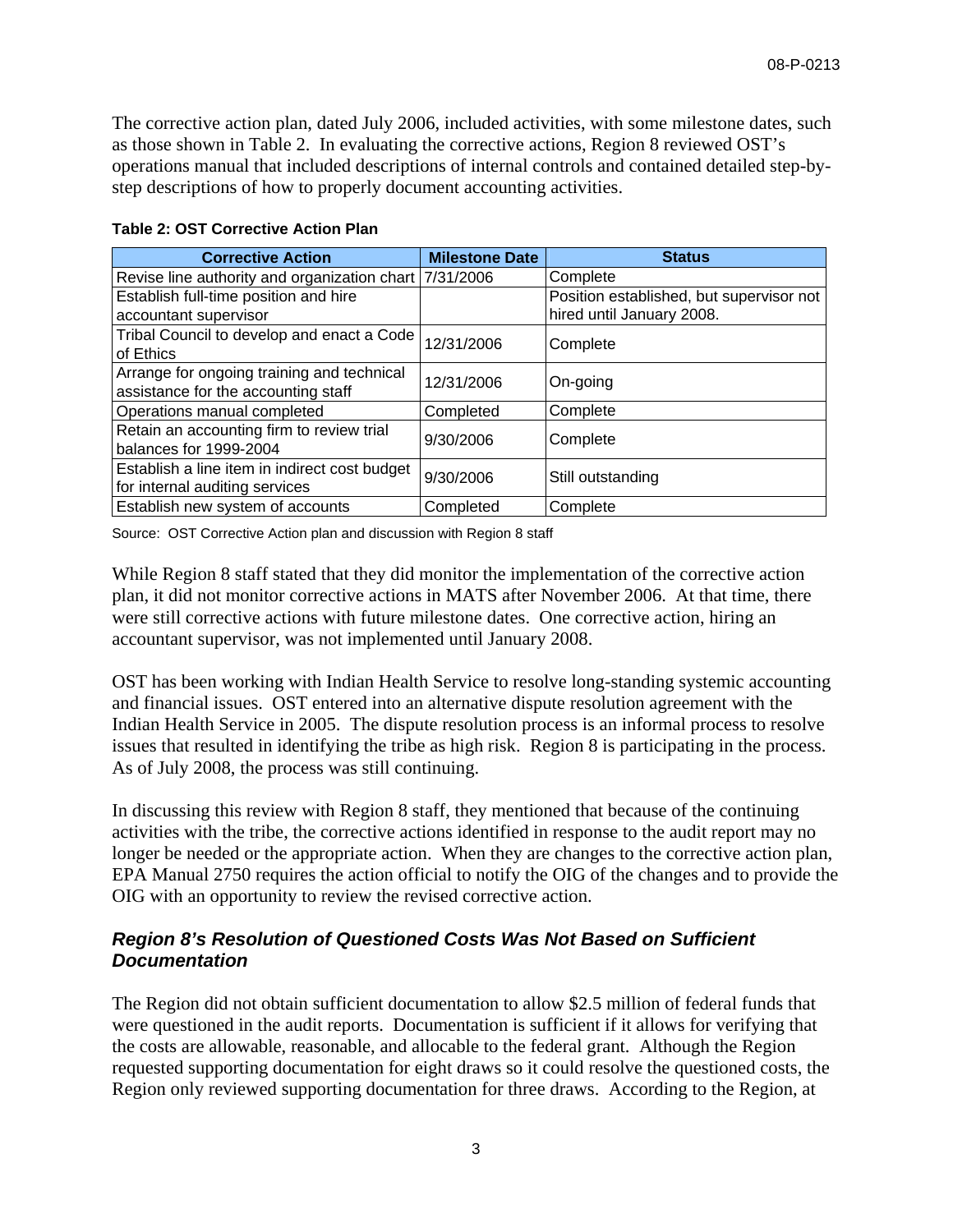the time of the resolution, turmoil occurred within OST. OST's administrative office had been taken over by some tribal members, who would not provide the financial documentation Region 8 requested to the environmental office. The U.S. Department of Justice attorneys also removed OST financial records from February 2000 to October 2003. These actions impacted the Tribe's ability to maintain general ledger and expenditure reports. As a result, the Region agreed to review documentation for just three of the requested draws.

Some of the documentation for the three draws the Region relied upon to close the questioned costs was from an *ad hoc* system, as opposed to the Tribe's official accounting system. Because OST's environmental office could not get the administrative office to cooperate, the environmental office maintained its own "cuff accounts" to track the financial status of grants. These accounts tracked information such as costs incurred and claimed, and remaining grant balances. Much of the documentation provided for the three draws the Region analyzed for the audit resolution came from the environmental office's records.

Although some discrepancies occurred between the costs claimed and supported for the three draws reviewed, the Region did not recover any of the unsupported costs. For example, the indirect costs for one draw significantly exceeded historical rates, OST did not have a negotiated indirect cost rate agreement for the period the request covered, and the support for a portion of the indirect costs indicated some of the costs were related to another grant program. Differences also occurred between the supporting documentation and claimed amount for fringe benefit and travel costs. For the second draw, OST provided supporting documentation for an amount in excess of the actual draw, and we noticed unusual time charging patterns. For example, employees were charging 100 percent of their time for a pay period to the grant, yet they did not charge all pay periods covered by the draw request to the grant. For the third draw, OST provided supporting documentation for an amount in excess of the actual draw, and differences occurred between the supporting documentation and claimed amount for salary and fringe benefit costs. We could not clearly determine from the documentation provided how these discrepancies were resolved.

We understand that the circumstances were unusually difficult at the time of the audit resolution in terms of obtaining the requested documentation. However, the Region should have held the audits open until it could obtain all of the requested documentation from OST's official accounting system. Where the documentation did not reconcile to the costs claimed, the Region should have taken action to recover the costs. The FY 2004 single audit report contains similar findings to previous reports, and the OIG transmittal memorandum for the report will question all costs OST claimed in FY 2004.

## **Recommendations**

We recommend that the EPA Region 8 Regional Administrator:

- 1. Track the remaining corrective action that OST has not implemented in MATS, or submit a revised corrective action plan to the OIG for evaluation.
- 2. When resolving the FY 2004 and future single audits, (1) obtain sufficient supporting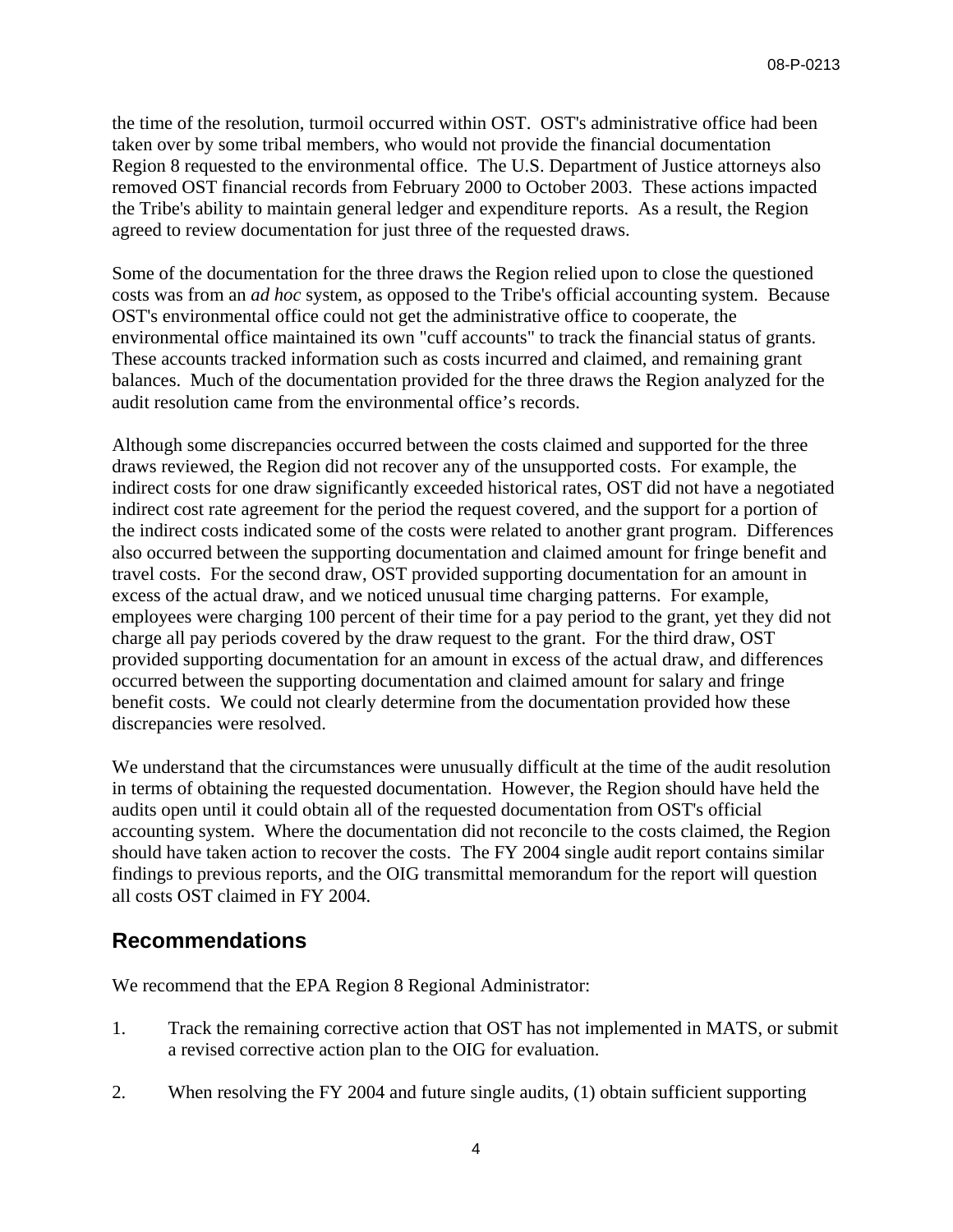documentation from the grantee's official accounting system to support resolving questioned costs, (2) fully reconcile the supporting documentation to the costs that were claimed, and (3) recover any unsupported costs from the grantee.

## **Agency Response**

Region 8, in responding to the draft report, stated that the OIG reviewed Region 8's audit resolution letter and related supporting documentation in November, 2006, agreed that Region 8's actions were sufficient to close the matter, and that the OIG would also close out the report in MATS. Region 8's understanding of MATS is that it should reflect the results of the work to address the specific findings in OST single audits of FYs 2000-2003. There were no specific findings related to EPA grants, but they performed a review of costs as summarized in the background section of this memo. By maintaining these reports as open in MATS, the system reflects not just responses to specific audit findings, but also Region 8's long-term oversight and monitoring of a high risk grantee. The Agency already uses an existing system for this purpose, the Grantee Compliance and Recipient Activity Summary Database. At the exit conference, Region 8 staff mentioned that the remaining corrective action may no longer be the appropriate action based on the continuing activities that Region 8 has been taking to improve OST financial management.

Region 8's continuing actions regarding OST are extensive and are focused on the long-term needs of the Tribe. The issues confronting OST reach across the entire government and will take a government-wide solution. Region 8's intention is to continue to work with OST and other federal entities as necessary to reach an effective government-wide solution that works for OST and its federal partners. They are working with these partners to identify OST's historical and current performance limiting factors, such as resource limitations, management issues, internal controls, and ongoing monitoring. They are working with these partners to ensure these considerations are appropriately addressed in the corrective action plan.

In regard to the questioned costs, Region 8 stated in responding to the draft report that it worked closely with the OIG to develop an approach to review the questioned costs. The OIG concurred with the approach, and implementation was proper and complete. In reviewing the draft report, Region 8 obtained additional information from OST's general ledger. Region 8 performed a subsequent analysis and resolved most of the discrepancies we identified for the three draws in the draft report. Region 8 concluded the three draw requests were documented in all material respects.

## **OIG Evaluation**

Regarding the tracking of the recommendation in MATS, the OIG, in its closeout letter for the audit, stated it would close the assignment in the OIG's system, and not MATS. EPA Manual 2750 states that the action official is to track the corrective action plan in the management tracking system until all corrective actions are completed. The corrective actions should have been tracked in MATS, even if the actions are part of the long-term oversight of the grantee. We recognize that Region 8 continues to take action to improve financial management at the tribe. To the extent that those actions are also part of the corrective action plan to address the OST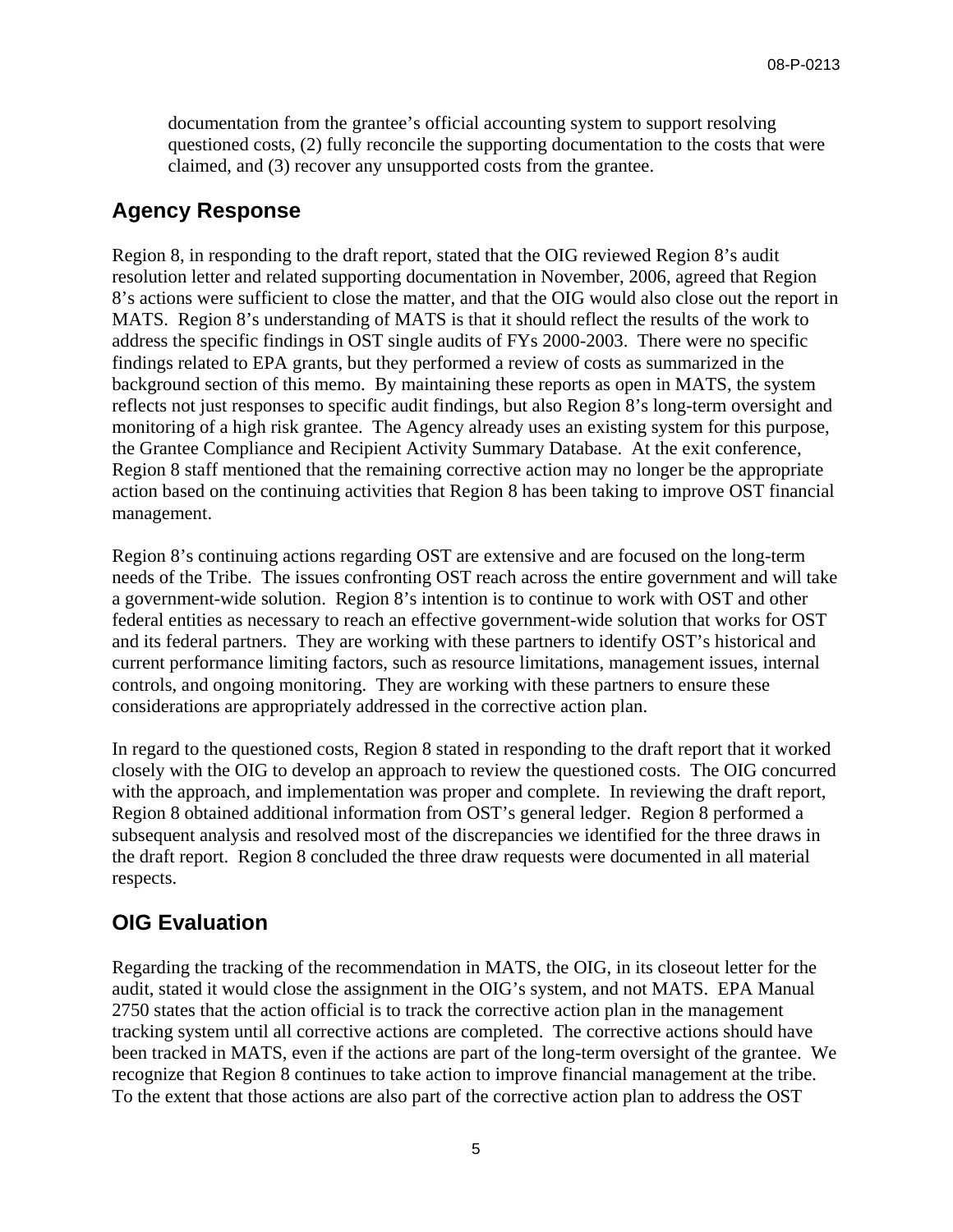single audit reports, Agency policy requires that they be tracked in MATS. This information is needed so that the EPA can prepare accurate reports on the status of audit recommendations. The recommendation has been updated to give Region 8 the alternative of submitting a revised corrective action plan if the remaining corrective actions are no longer appropriate.

Regarding Region 8's review of questioned costs, the OIG agreed with the plan to review a sample of eight cash draws. However, Region 8, in implementing the plan, did not resolve discrepancies that were found in reviewing the questioned costs. The additional actions Region 8 took when responding to the draft report should have been taken before it concluded all costs were supported. In the future, EPA needs to ensure all costs are fully reported before making its final determination on costs the OIG questions.

In responding to the draft report, Region 8 included some comments about the FY 2004 single audit report. The OIG will take the comments into consideration when it issues the FY 2004 single audit in August 2008.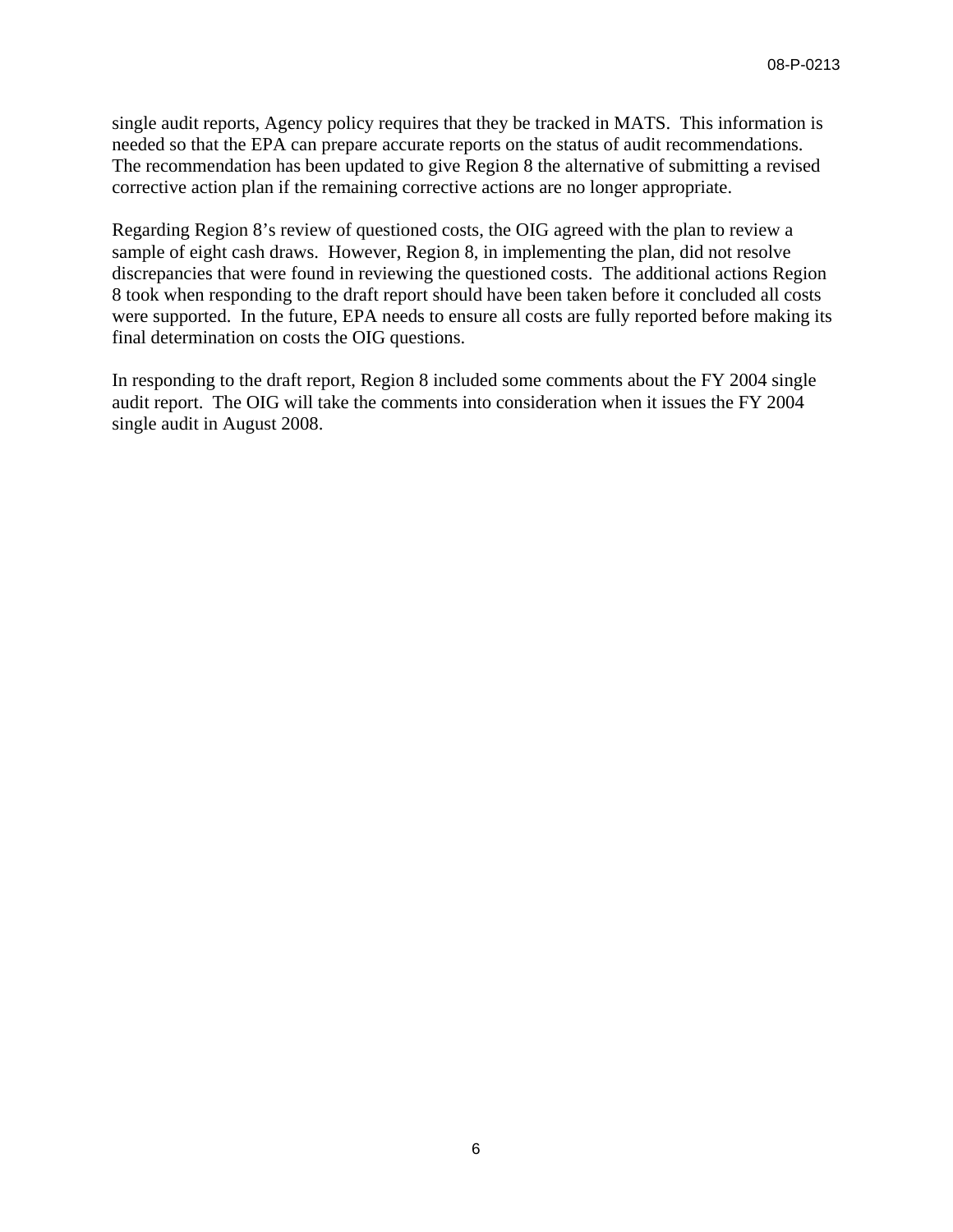# *Status of Recommendations and Potential Monetary Benefits*

| <b>RECOMMENDATIONS</b> |             |                                                                                                                                                                                                                                                                                                                                                   |                     | POTENTIAL MONETARY<br>BENEFITS (in \$000s) |                               |                   |                            |
|------------------------|-------------|---------------------------------------------------------------------------------------------------------------------------------------------------------------------------------------------------------------------------------------------------------------------------------------------------------------------------------------------------|---------------------|--------------------------------------------|-------------------------------|-------------------|----------------------------|
| Rec.<br>No.            | Page<br>No. | Subject                                                                                                                                                                                                                                                                                                                                           | Status <sup>1</sup> | <b>Action Official</b>                     | Planned<br>Completion<br>Date | Claimed<br>Amount | <b>Agreed To</b><br>Amount |
|                        | 4           | Track the remaining corrective action that OST has<br>not implemented in MATS, or submit a revised<br>corrective action plan to the OIG for evaluation.                                                                                                                                                                                           | U                   | Regional Administrator,<br>EPA Region 8    |                               |                   |                            |
| $\mathfrak{D}$         | 4           | In resolving the FY 2004 and future single audits,<br>(1) obtain sufficient supporting documentation from<br>the grantee's official accounting system to support<br>resolving questioned costs, (2) fully reconcile the<br>supporting documentation to the costs that were<br>claimed, and (3) recover any unsupported costs<br>from the grantee. | U                   | Regional Administrator,<br>EPA Region 8    |                               |                   |                            |

 $O =$  recommendation is open with agreed-to corrective actions pending

C = recommendation is closed with all agreed-to actions completed

U = recommendation is undecided with resolution efforts in progress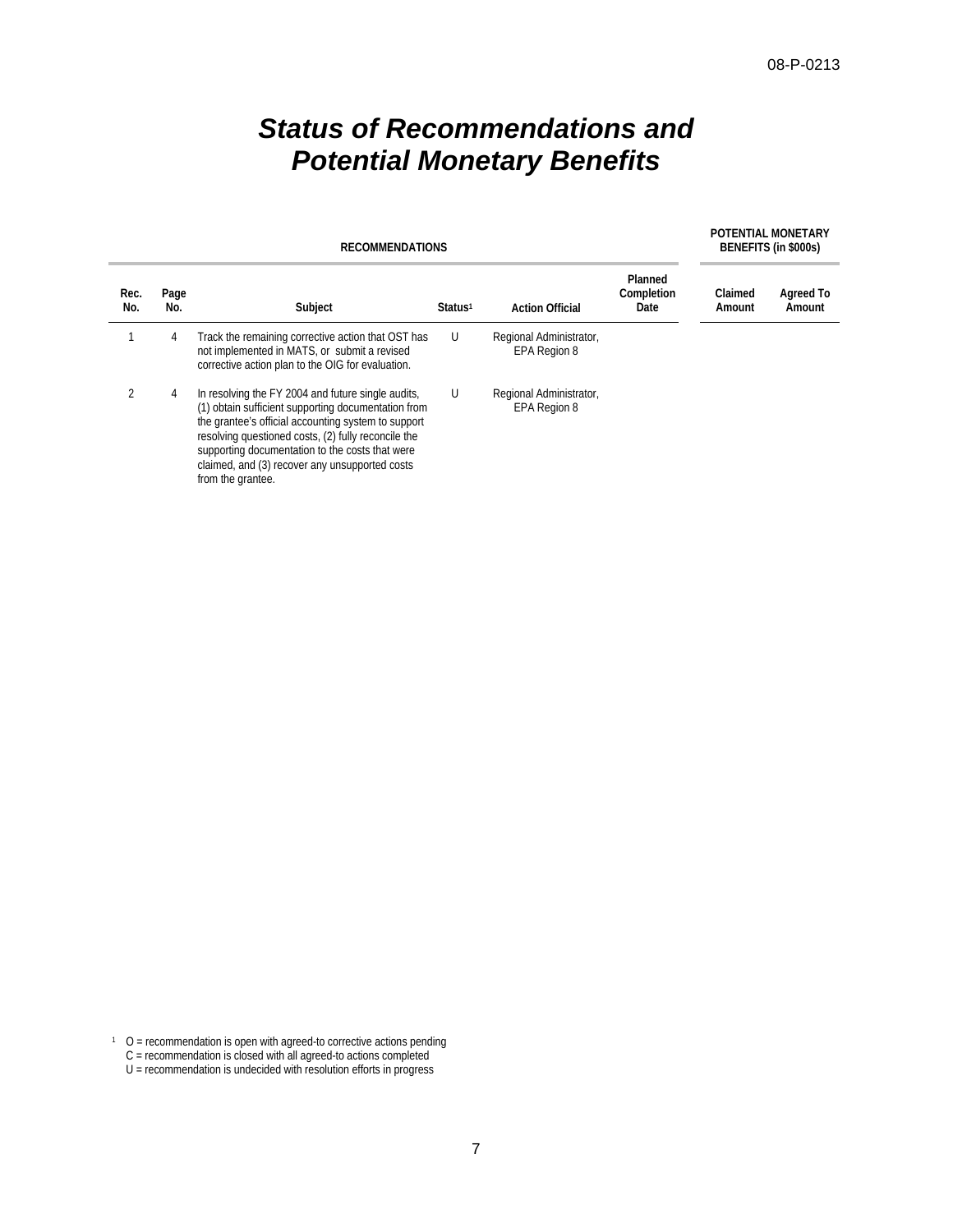## **Appendix A**

# *Agency Response*

## June 11, 2008

## **MEMORANDUM**

| <b>SUBJECT:</b> | Assignment No. 2008-6<br>Oglala Sioux Single Audits – Corrective Actions Taken But Improvements<br>Needed in Resolving Costs |
|-----------------|------------------------------------------------------------------------------------------------------------------------------|
| TO:             | Janet Kasper, Director, Assistance Agreement Audits                                                                          |
| <b>FROM:</b>    | Wayne Anthofer, Director<br>Grants, Audit and Procurement Program Office (8TMS-G)                                            |

This is submitted in response to your April 14, 2008 memorandum concerning the Office of Inspector General's (OIG) follow-up on the Oglala Sioux Tribe's (OST) Single Audits for OST's Fiscal Years 2000 thru 2003. In 2007, the OIG chose to review the process and results of Region 8's follow-up to the OST single audits. Two auditors reviewed our files and conducted interviews. Your April 14, 2008, memo provides the results of their review and this memo is our response.

#### **Background**

The OIG previously reviewed OST's Single Audits for these fiscal years and issued four memorandums to Region 8 in December, 2005. The four memos conveyed the OIG action to question all listed EPA expenditures (approximately \$2.5 million) based on the severity of the overall single audit findings for 2000, 2001, 2002, and 2003. The OIG took this action while recognizing that the EPA programs were not considered major programs, were not audited in any of these years and consequently, did not contain any questioned costs related to EPA funds. In its review of the single audit reports, the OIG did not conduct any additional testing that identified previously unreported questioned costs.

Through subsequent discussions between Region 8 and the OIG, it was agreed that Region 8 could take an approach that differed from the originally recommended review of all documentation for all expenditures for the years in question. This was done in recognition of the fact that none of the EPA programs had questioned costs in the Single Audit and that other Federal entities were working with OST to resolve the audit findings and develop and implement corrective action plans.

As described in a correspondence in September and November of 2006, between Region 8 and the OIG, Region 8 had completed or proposed completing the following:

classified OST as a "high risk" grant recipient under  $40CFR \$ §31.12 on June 21, 2006, and began monitoring support documentation for all grant reimbursement requests to gain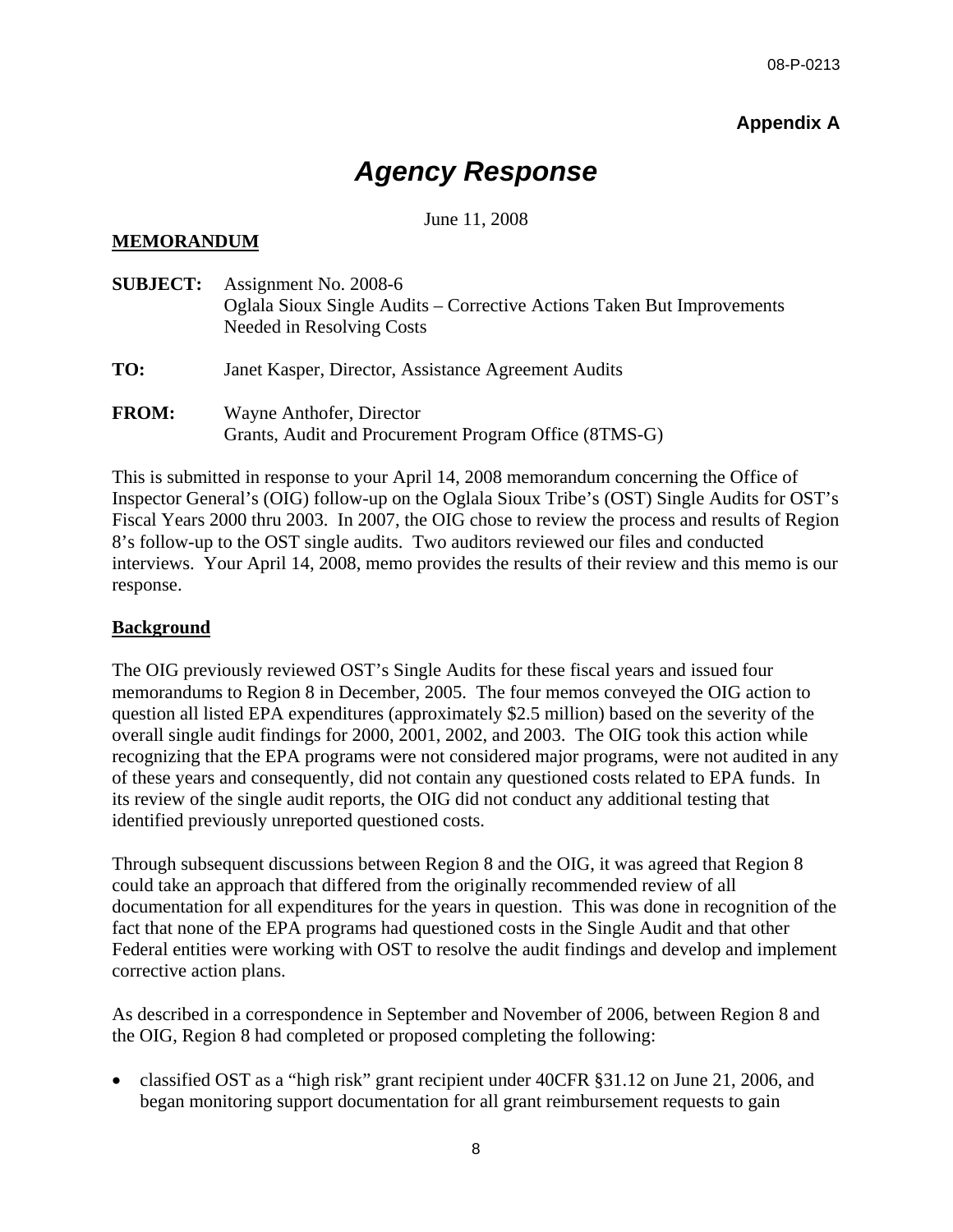assurances that all costs are properly supported and needed for program activities before any reimbursement will be made,

- reviewed support data for an example draw down and determined that OST incurred the costs,
- proposed to review and analyze additional support on a sample basis to determine if it appears other grant funds were properly supported,
- reviewed OST's Corrective Action Plan dated July 13, 2006 and pertinent policies and procedures manuals for accounting, procurement, records management and personnel and determined that they appeared adequate,
- reviewed a copy of the CPA firm engagement letter for the FY2004 and 2005 audits noting expected start date in late fiscal year 2006,
- proposed reviewing the FY 2004 and 2005 Single Audits to determine if corrective measures were taken findings were resolved, and
- reviewed and recognized the work completed by the U.S. Department of the Interior, Bureau of Indian Affairs undertaken to resolve the ongoing audit issues.

Region 8 submitted its audit resolution letter to the OIG describing the action taken and the determinations made to close the audit findings as they related to EPA programs. This was done in recognition that (1) future audits were forthcoming that would give Region 8 the opportunity to readdress the issues, as needed, and that (2) Region 8 classified OST as a high risk grantee and would review all requests for disbursements to determine their adequacy and work closely with OST to monitor programmatic and financial activities until the perceived risks were sufficiently reduced.

Upon review of the audit resolution letter and related supporting documentation, the OIG notified the Region that the actions were sufficient and the reports were being closed out in the OIG tracking system as of November 30, 2006.

The Region continues to designate OST as a high-risk grantee and is working with them to provide proper support for all reimbursements requested.

## **Findings/Responses**

Below are specific findings of the OIG's follow-up report and our responses.

#### **Finding**:

Corrective Actions Taken but not Monitored in MATS - *Region 8 continues to take actions to resolve the internal control findings. Region 8 identified the tribe as high risk, requested a corrective action plan, and reviewed OST accounting documentation. However, Region 8 did not monitor the implementation of corrective actions in MATS until all actions were completed. As a result, the Agency was not accurately reporting the status of implementation of corrective actions resulting from audit reports.*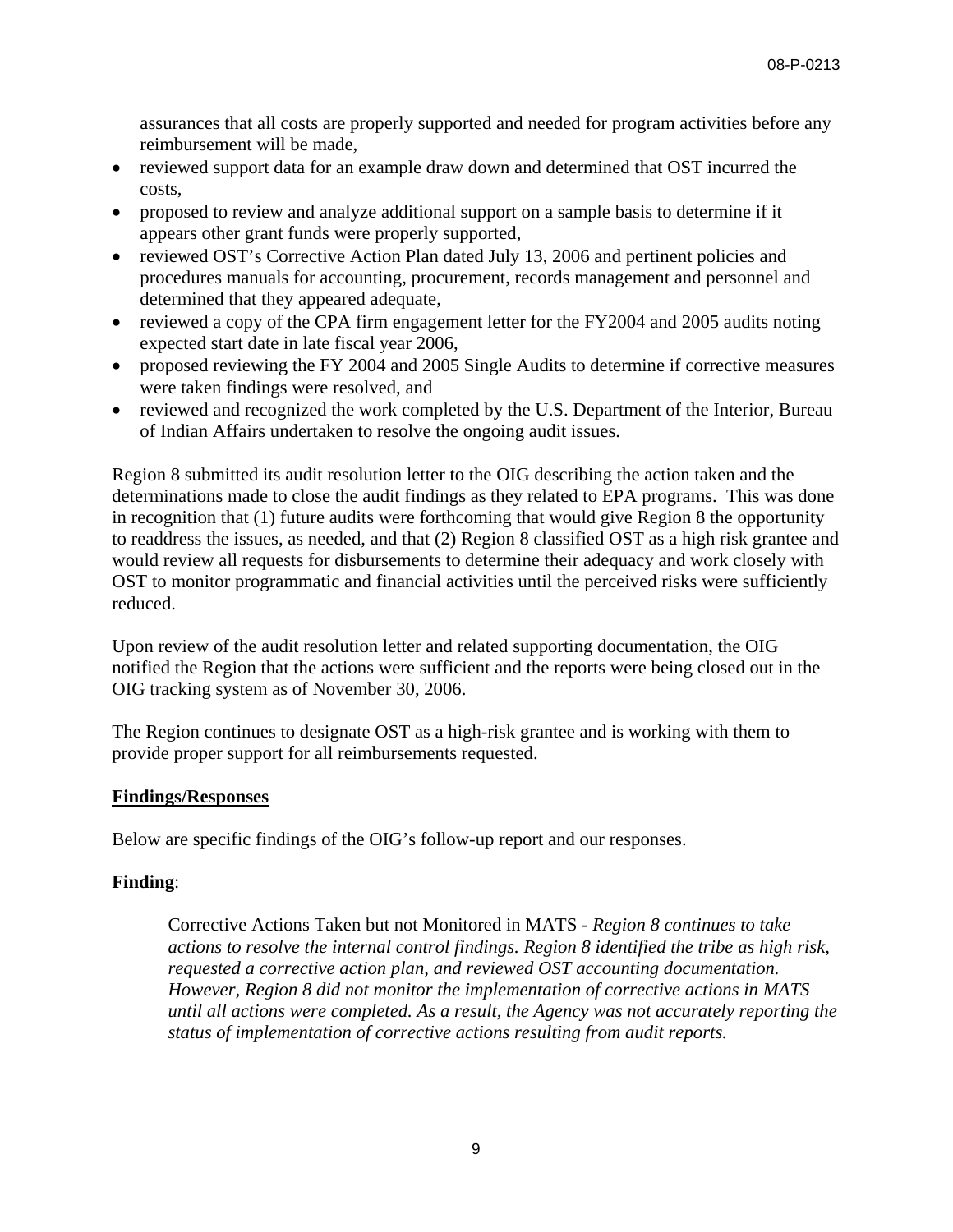#### **Response:**

The OIG reviewed Region 8's audit resolution letter and related supporting documentation in November, 2006, agreed that Region 8's actions were sufficient to close the matter, and that the OIG would also close out the report in MATS. The audit resolution letter clearly stated that the audit findings would be closed. This was done in recognition of the Region's advanced monitoring under OST's high risk designation and the knowledge that future Single Audit reports would provide the Region with the opportunity to revisit OST's corrective action plans related to government-wide and, perhaps, EPA-specific issues.

Our understanding of MATS is that it should reflect the results of the work to address the specific findings in OST single audits of 2000 – 2003. There were no specific findings from EPA but we performed a review of costs as summarized in the background section of this memo. Maintaining these open in MATS changes MATS to reflect not just responses to specific audit findings, but to long-term oversight and monitoring that is necessary for high risk grantees. The Agency already uses an existing system for this purpose, the Grantee Compliance and Recipient Activity Summary Database (GCAI). There seems to be no advantage for the Agency to update actions in two separate systems for the same situation.

Region 8's continuing actions regarding OST are extensive and are focused on the long-term needs of the Tribe. We have increased our involvement with OST and other Federal entities in order to help resolve the ongoing difficulties OST is having with its accounting and management systems. Region 8 is participating in ongoing "Alternative Dispute Resolution" talks between OST and the Department of Interior's (DOI) Bureau of Reclamation (BOR) and Bureau of Indian Affairs (BIA) and the U.S. Health and Human Service's (HHS) Indian Health Service (IHS). Alternative Dispute Resolutions are currently being used by these Federal entities to resolve audit findings from the fiscal years 2000 – 2003, and to form the basis for an effective and lasting corrective action plan. We have also been working with other Federal entities as necessary, such as the Department of Labor, the Department of Justice, HHS, and the DOI's Office of Inspector General.

The issues confronting the Oglala Sioux Tribe reach across the entire government and will take a government-wide solution. Our intention is to continue to work with OST and other Federal entities as necessary to reach an effective government-wide solution that works for OST and its Federal partners. We are working with these partners to identify OST's historical and current performance limiting factors, such as resource limitations, management issues, internal controls, and ongoing monitoring. We are working with these partners to ensure these considerations are appropriately addressed in the corrective action plan. We are working with these partners to breath life and purpose into the corrective action plan so that it is workable and sustainable. As we work towards solutions with these Partners, it is much preferred to be working with an information system that reflects the most recent issues facing OST, rather than maintaining an older, less relevant version.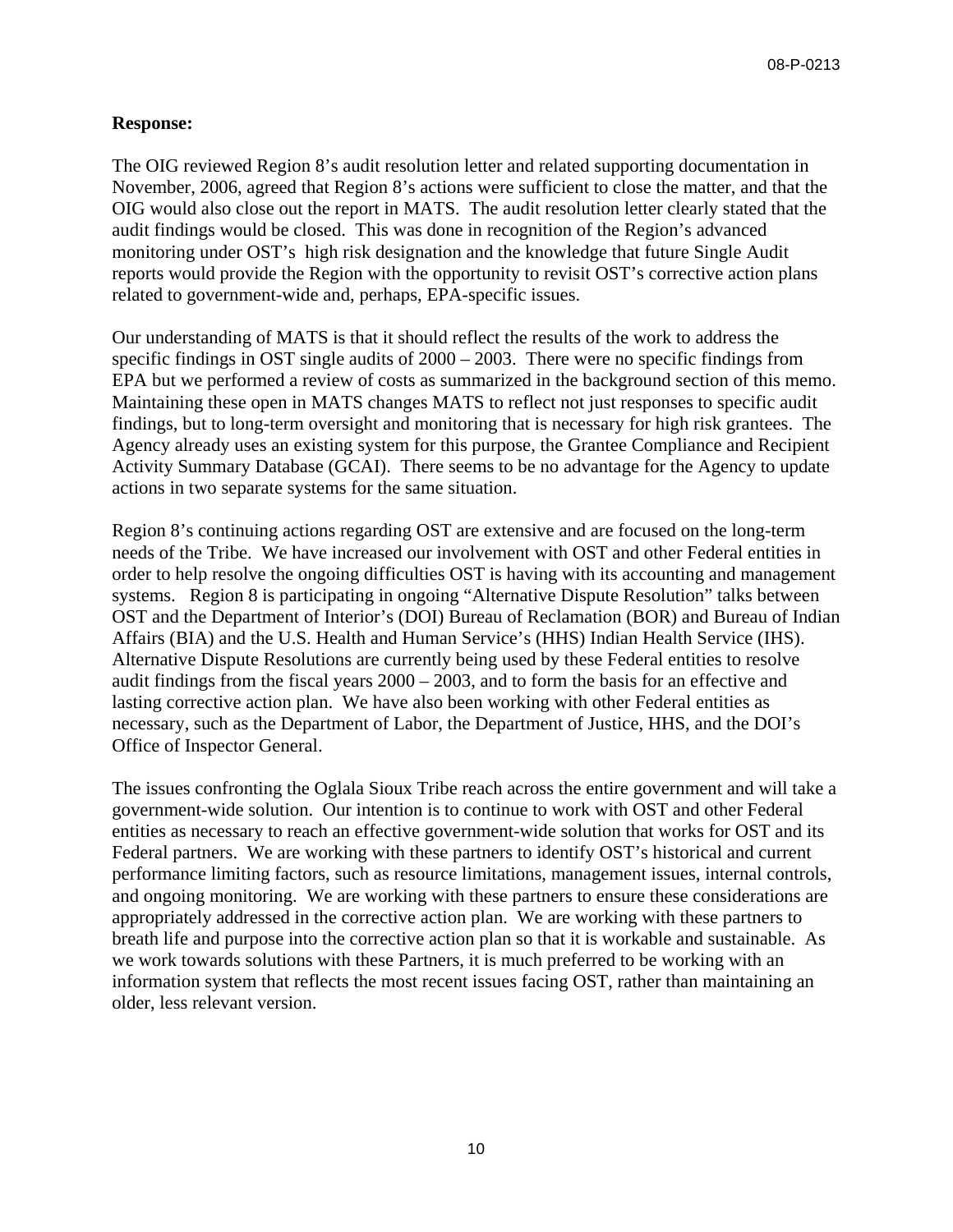## **Finding:**

Region 8's Resolution of Questioned Costs Was Not Based on Sufficient Documentation - *The Region did not obtain sufficient documentation to allow \$2.5 million of Federal funds that were questioned in the audit reports. Documentation is sufficient if it allows for verifying that the costs are allowable, reasonable, and allocable to the Federal grant*.

## **Response:**

Region 8 worked closely with the OIG to develop an approach to review the questioned costs. Our overall approach, explained below, received concurrence from the OIG. The implementation of this approach was proper and complete, as we explain below.

As mentioned in the OIG report, the OST administrative staff was displaced from their offices when the building was taken over by dissidents in 2000 and 2001. The U.S. Department of Justice (DOJ) took custody of financial records during the takeover and for some time thereafter. The administrative staff did not have access to the records during that time.

After OST's administrative staff was able to reenter the building and, later, obtain the information previously held by DOJ, it was difficult for them to find specific records. However, the Environmental Department had been maintaining its own records of expenditures and reimbursement requests ("cuff accounts"), copies of transactions, and copies of general ledgers, that they were able to use help identify and submit supporting documentation to the Region. The Region also received and used reports from OST's general ledger.

In light of the difficulties facing the administrative and environmental staffs, the Region selected three draws to test for supporting documentation, as follows:

| Program            | Date of Draw | Amount   |
|--------------------|--------------|----------|
| GAP                | 11/06/02     | \$38,340 |
| <b>Brownfields</b> | 02/09/04     | 47,253   |
| Clean Water §106   | 12/14/04     | 121.372  |

## **GAP Draw**

The OIG report states "For example, the indirect costs for one draw significantly exceeded historical rates, OST did not have a negotiated indirect cost rate agreement for the period the request covered, and the support for a portion of the indirect costs indicated some of the costs were related to another grant program. Differences also occurred between the supporting documentation and claimed amount for fringe benefit and travel costs." This appears to reference the GAP draw on 11/6/02 for \$38,340.

This grant, originally dated June 7, 2000, included funding for indirect costs using a 32% indirect cost rate. This was the provisional rate negotiated by OST in August, 1996. At the time of the award, Region 8 accepted budgets utilizing the most recent negotiated indirect rate. This was a defacto approach used by most EPA grant offices at the time. (Current policy is to fund indirect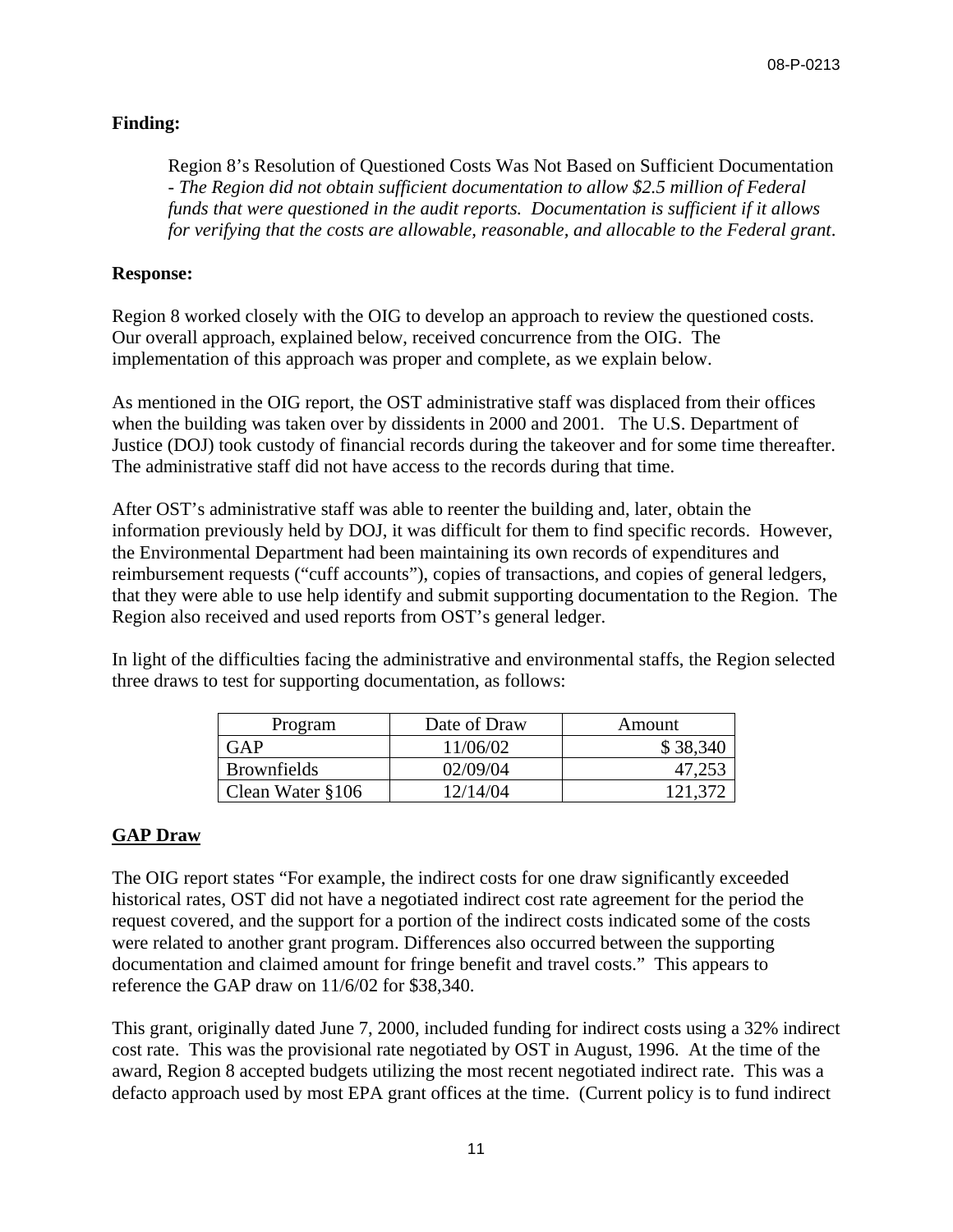costs only if there is a current effective rate negotiated before or during the grant period.) Indirect rates fluctuated over the 7 years, as follows:

| 1996 | 32.00% |
|------|--------|
| 1997 | 31.70  |
| 1998 | 25.60  |
| 1999 | 28.60  |
| 2000 | 20.96  |
| 2001 | 25.83  |
| 2002 | 26.40  |

By the time the grant was amended on May 22, 2002, the indirect cost budget was 26.2% of total direct charges. Per the summary expenditure reports provided by OST with the 11/06/02 request, indirect costs totaled \$124,524, or 26.52% of total direct costs from inception to date. Since this is a continuing grant, subsequent draws can be adjusted for the difference of \$1,513.

Per the grant workplans, a portion of the GAP funds were to be used for development of a hazardous waste program. Related charges, including indirect, were to be charged to the GAP grant. OST set up a separate fund to account for hazardous waste program development expenditures. However, it was acceptable and expected for OST to charge these development charges to the GAP grant.

There was a \$947.97 difference between estimated fringe benefit costs calculated by the Region and that charged by OST. A subsequent analysis of OST's general ledger and payroll records supports OST's charges.

OST did not originally provide the Region with enough documentation supporting \$775.97 in travel costs. A subsequent transmittal included the support needed, including a travel authorization, travel report, hotel invoices, meeting agenda, and a copy of the check. Additionally, a reversing journal entry for an apparent double billing of this amount was made on 12/31/03.

Our conclusion is that this grant draw was sufficiently documented.

#### **Brownfield's and §106 Draws**

The OIG report states that "For the second draw, OST provided supporting documentation for an amount in excess of the actual draw, and we noticed unusual time charging patterns. For example, employees were charging 100 percent of their time for a pay period to the grant, yet they did not charge all pay periods covered by the draw request to the grant. For the third draw, OST provided supporting documentation for an amount in excess of the actual draw, and differences occurred between the supporting documentation and claimed amount for salary and fringe benefit costs."

Per an analysis of the detail general ledger obtained by the Region for these draws, the period of time covered by the support documents provided overlapped with the period of time covered by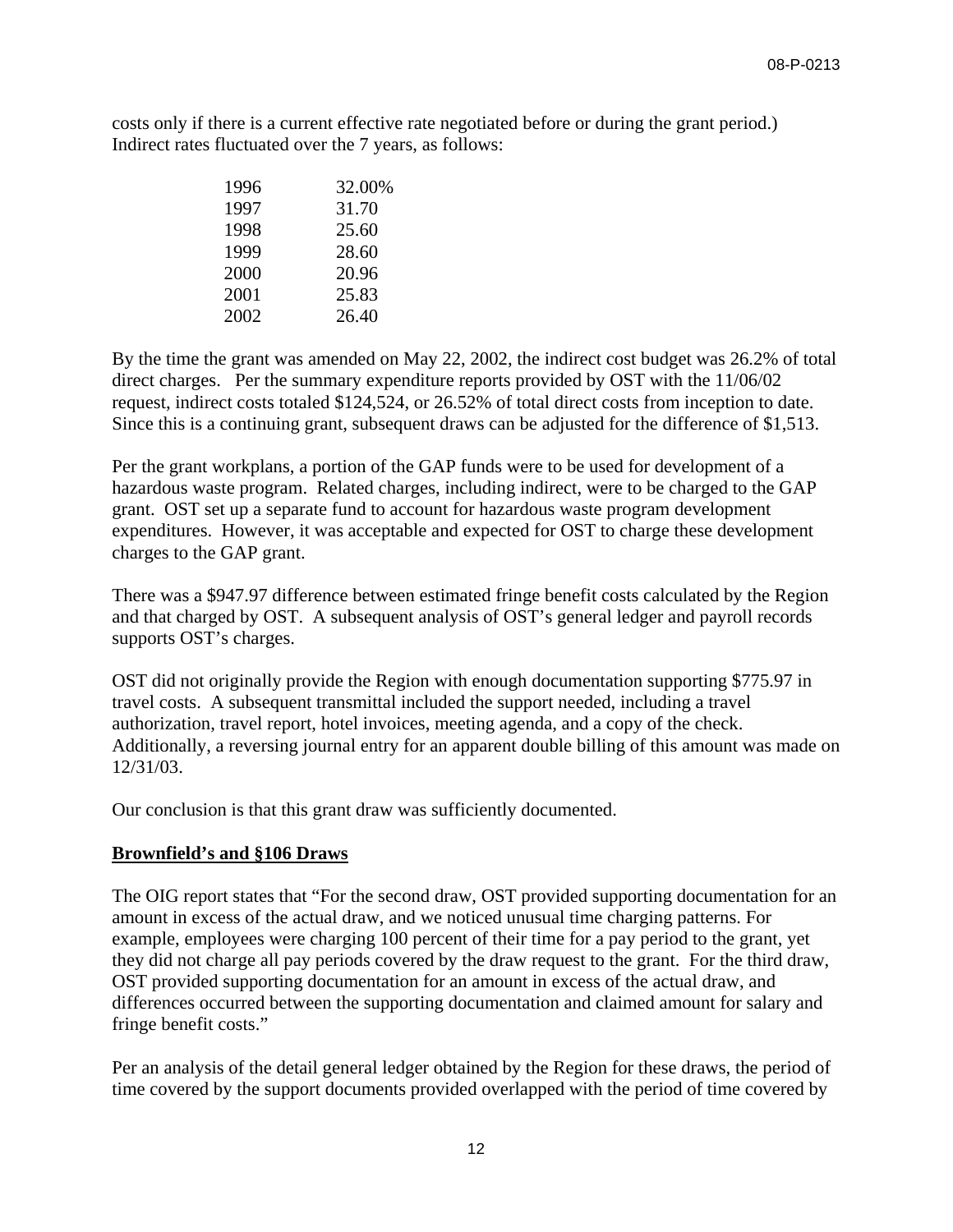the draw requests. A subsequent review and analysis noted that OST's requests were documented in all material respects. It appears this information was available to the Region at the time of the resolution.

## **FY2004 Audit**

In our follow up for OST's fiscal year 2004 Single Audit, we were concerned about the nature of the questioned costs attributable to the EPA programs. In finding 04-52, the auditor questioned \$1,693,011 in EPA funded costs based on underfunded deferred revenue. This did not appear to be reasonable since, according to the Schedule of Expenditures of Federal Awards, the Tribe only had \$1,158,903 in expenditures. Also, deferred revenues are not expected for EPA programs since EPA funds are provided on a reimbursement basis.

At our request, the Department of Interior's Inspector General reviewed the audit support for the finding and, in discussions with the auditor, found that an error was made. The auditor and the DOI OIG determined that these costs should not have been questioned, at least for the stated reason. We request that the EPA OIG work with the Tribe, the DOI OIG, EPA Region 8, and/or otherwise follow up on this finding before questioning all the costs.

## **Summary**

Region 8 continues to be concerned with the issues facing OST. We have made the Tribe a high risk grantee and are reviewing the general ledgers and supporting documents for all funding requests prior to disbursement of funds. We are working with the Tribe, its cognizant agency and others to help the Tribe address entity-wide accounting and management issues. We would welcome your interaction with the cognizant agency as well as the Tribe's auditors to help determine how EPA funded programs are impacted by the Tribal-wide issues; the level of audit coverage EPA programs receive in a Single Audit; and that audits are correctly identifying questioned costs.

We believe we were in agreement with the OIG with our resolution of the Single Audits for 2001 – 2003. We reviewed a sample of disbursements and found that they were supported in all material respects and, as a result, determined that we did not need to question all program costs. Subsequent review of the Tribe's detailed general ledgers has reaffirmed that determination.

I would like for us to be in agreement on this issue as we work towards a long-term resolution with the Oglala Sioux Tribe and would welcome the opportunity to discuss our response with you further. I appreciate this opportunity to have your review of our efforts to appropriately address and resolve single audit findings for EPA grantees. In particular, the dialogue with your staff, both as we conducted the original resolution, and now through this follow-up report, has been very valuable for us. This is a very challenging function and we recognize how important it is for it to be carried out effectively.